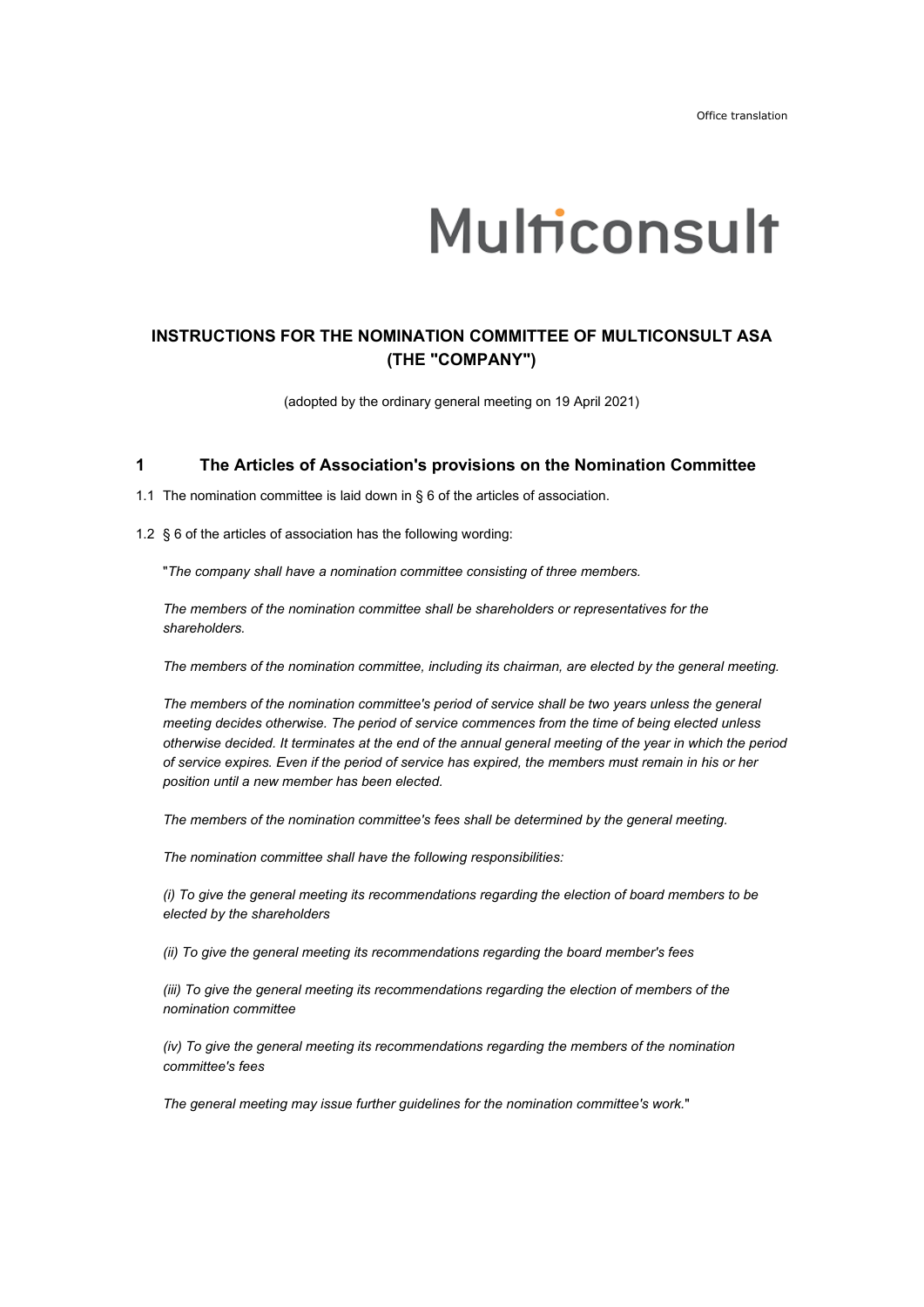## **2 Composition, nomination and election**

- 2.1 The composition of the nomination committee should reflect the interests of the shareholders, and the majority of the members shall be independent of the company's board of directors and executive management.
- 2.2 Board members, the general manager and other executive employees shall not be members of the committee.
- 2.3 The nomination committee should seek continuity in the work by facilitating for a gradual replacement of the members of the nomination committee.
- 2.4 The nomination committee's chairperson shall make sure that the names of the members of the nomination committee is available on the Company's website.

## **3 Rules of Procedure**

- 3.1 Meetings of the nomination committee shall be convened by the chair of the committee. The proceedings of the board of directors shall be announced in a suitable manner and with the necessary advanced notice. Each of the nomination committee's members may require the nomination committee to be submitted. The committee's matters shall be dealt with in physical or digital meetings, unless the chairperson of the committee finds that the matter can be submitted in writing or be dealt with in some other adequate manner. Each of the nomination committee's members may require a matter to be dealt with in a physical meeting.
- 3.2 The nomination committee may adopt resolutions when more than half of the nomination committee members are present or otherwise participate, including the chairperson of the committee.
- 3.3 The nomination committee shall have the opportunity to use resources of the Company, and receive advice and recommendations from external parties.
- 3.4 The dealings of the committee is chaired by the chairperson of the nomination committee, who also prepares matters that are to be dealt with.
- 3.5 Minutes shall be kept of the nomination committee's proceedings. Time, place, participants, handling method and the committee's resolutions shall at least be provided. It shall state that the committee formed a quorum according to item 3.2. The minutes shall be signed by all the members of the committee having participated in the proceedings.
- 3.6 The nomination committee should continuously assess the need for changes in the composition of the board of directors and nomination committee, and shall annually have contact with different shareholders, the Company's board of directors and general manager before the recommendation to the general meeting is submitted. The nomination committee shall be given access to the board of directors' self-evaluation.
- 3.7 The nomination committee shall provide information about deadlines to propose candidates for the Company's board of directors and nomination committee on the Company's website.
- 3.8 The nomination committee shall propose candidates based on an assessment of the shareholders' and Company's needs, and the candidates' competence, capacity and independence.